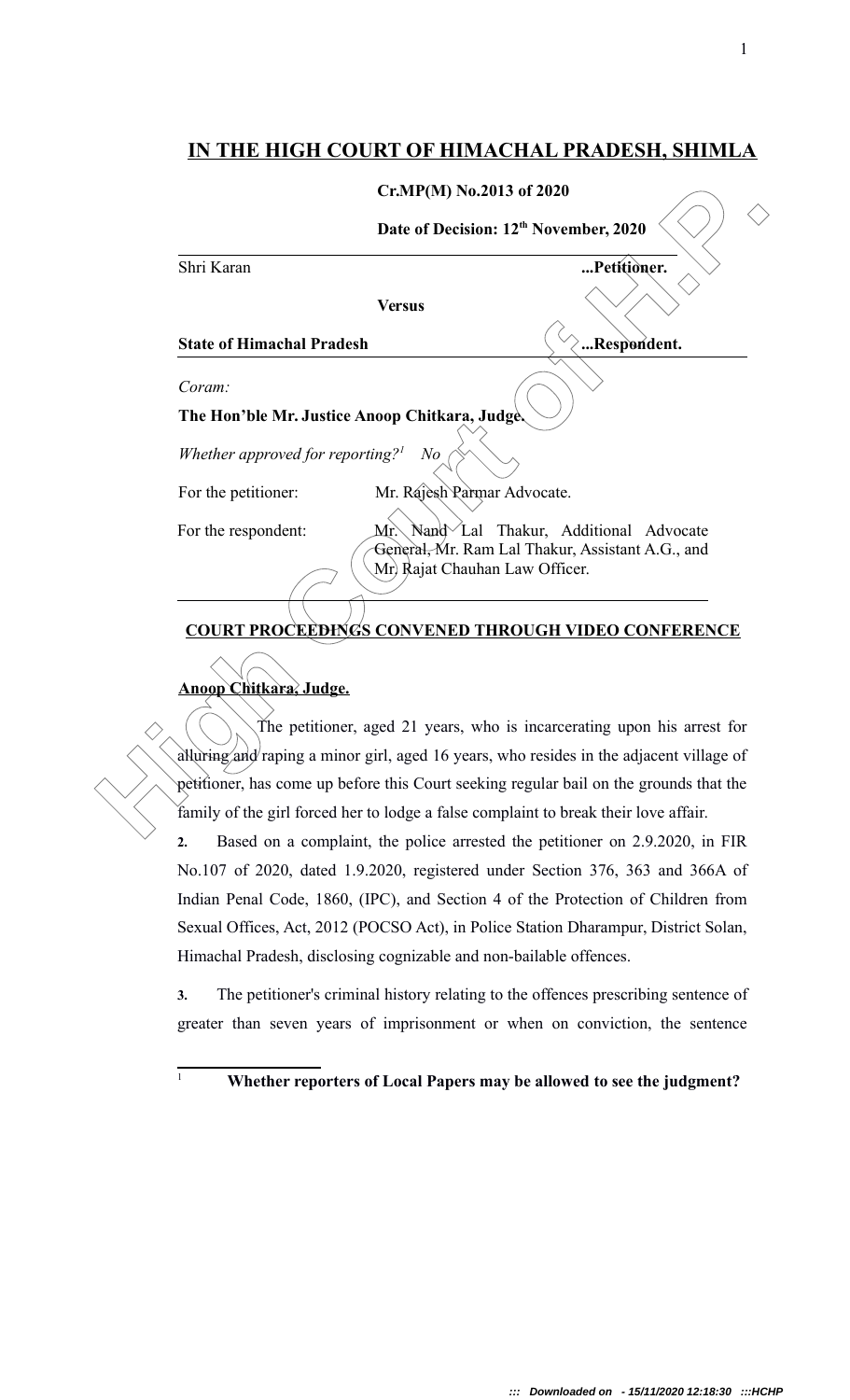imposed was more than three years: The contents of the petition and the status report do not reveal any criminal history.

**4.** Briefly, the allegations squirest the pertitioner are that on 1" September; 2020. The father of the victim visited Police Station, Dharampur, District Solan had gave a written report. The contents of the application, **4.** Briefly, the allegations against the petitioner are that on  $1<sup>st</sup>$  September,  $2020<\!\!\!<$ the father of the victim visited Police Station, Dharampur, District Solan and gave a written report. The contents of the application, which was addressed to  $SHO$  was that his daughter aged 16 years was missing on  $31<sup>st</sup>$  August,  $2020$  from  $12.30$  p.m, i.e, day time. He further told the SHO that the victim had gone to fetch water from 'Baudi', which at 100 mtrs. distance but she did not return home. The family conducted frantic search but could not trace her. On verifying one phone, which belongs to the mother of the complainant, i.e., grand mother of the victim, they noticed one phone call, which had come from Mobile No.8894819690. When the complainant called back on the said number, it was switched off, but they came to know from inquiries that the phone belongs to Karan-petitioner herein. Thus the complainant suspected that Karan had allured his daughter and has run away with her.

**5.** After registration of the FIR, the police conducted frantic search of the victim. On the night of  $\left\{ x \right\}$  September, 2020, the petitioner Karan reached home and he was was brought to the police station to inquire about the victim. He informed the investigator that the victim was with him and he dropped her near a forest. In the meanwhile at  $1.00$  a.m in the intervening neight of  $1<sup>st</sup>$  and 2nd September, 2020, the complainant informed the police that the victim had reached home on her own. After that, the police took the victim for medical examination and subsequently, got her statement recorded under Section 161, Cr.PC. The version of the victim while deposing in her statement under Section 161, Cr.PC that when she was with the accused-petitioner when he started touching her and requested her to indulge coitus but she refused. After that, during the medical examination of the victim, the police had also collected scientific evidence but the same was sent for examination in State Forensic Science Laboratory, Junga. The report of the Laboratory did not find presence blood or semen in any such evidence.

**6.** Mr. Rajesh Parmar, learned counsel for the petitioner contends that the victim and the petitioner belong to adjacent villages and are known to each other from childhood and it is a case of romantic love and not of rape and that incarceration before the proof of guilt would cause grave injustice to the petitioner and family.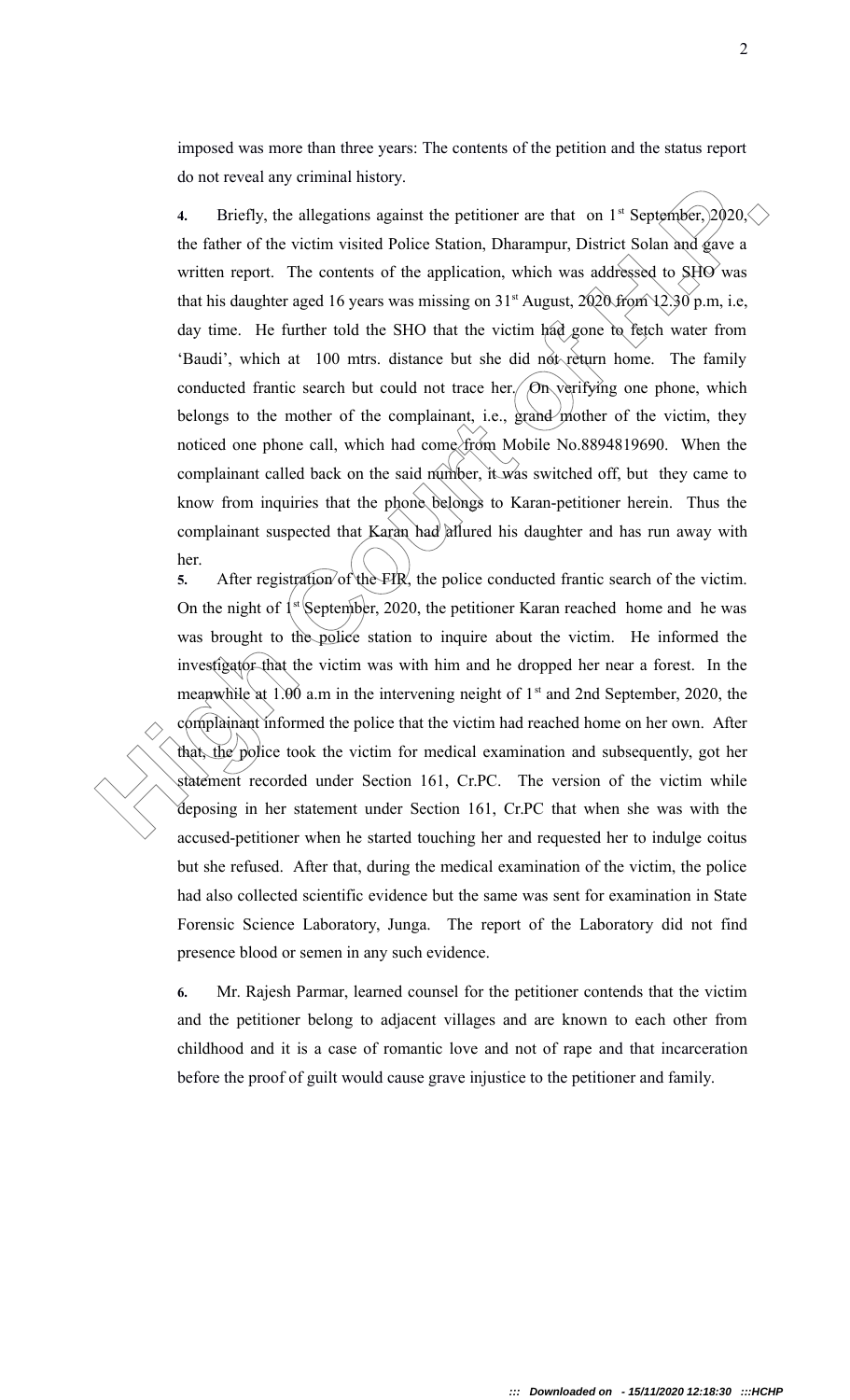**7.** While opposing the bail, Mr. Nand Lal, learned Additional Advocate General submits that since the victim is a minor, as such there is no question of consent.

#### **ANALYSIS AND REASONING**:

submits that since the victim is a minor, as such there is no question of consent)<br> **ANALYSIS AND REASONING:**<br>
7. In **Gurhalsh Singh Sibhia and others v.** State of Panjah, 1980.(2) SCC:<br>
565, (Para 30), a Constitutional b 7. In **Gurbaksh Singh Sibbia and others v. State of Punjab**, 1980 (2) SCC 565, (Para 30), a Constitutional bench of Supreme Court held that the bail decision must enter the cumulative effect of the variety of circumstances justifying the grant or refusal of bail. In **Kalyan Chandra Sarkar v. Rajesh Ranjan @ Pappu Yadav**, 2005 (2) SCC 42, (Para 18) a three-member bench of Supreme Court held that the persons accused of non-bailable offences are entitled to bail, if the Court concerned concludes that the prosecution has failed to establish a prima facie case against him, or despite the existence of a prima facie case, the Court records reasons for its satisfaction for the need to release such persons on bail, in the given fact situations. The rejection of bail does not preclude filing a subsequent application, and the Courts can release on bail, provided the circumstances then prevailing requires, and a change in the fact situation. In **State of Rajasthan, Jaipur v. Balchand**, AIR 1977 SC 2447, (Para  $2(x^3)$ , Supreme Court noticeably illustrated that the basic rule may perhaps be tersely put as bail, not jail, except where there are circumstances suggestive of fleeing from justice or thwarting the course of justice or creating other troubles in the shape of repeating offences or intimidating witnesses and the like by the petitioner who seeks enlargement on bail from the court. It is true that the gravity of the offence involved is likely to induce the petitioner to avoid the course of justice and must weigh with us when considering the question of jail. So also the heinousness of the crime. In **Gudikanti Narasimhulu v. Public Prosecutor, High Court of Andhra Pradesh***,* (1978) 1 SCC 240, (Para 16), Supreme Court in Para 16, held that the delicate light of the law favours release unless countered by the negative criteria necessitating that course. In **Dataram Singh v. State of Uttar Pradesh**, (2018) 3 SCC 22, (Para 6), Supreme Court held that the grant or refusal of bail is entirely within the discretion of the judge hearing the matter and though that discretion is unfettered, it must be exercised judiciously and in a humane manner and compassionately. Also, conditions for the grant of bail ought not to be so strict as to be incapable of compliance, thereby making the grant of bail illusory.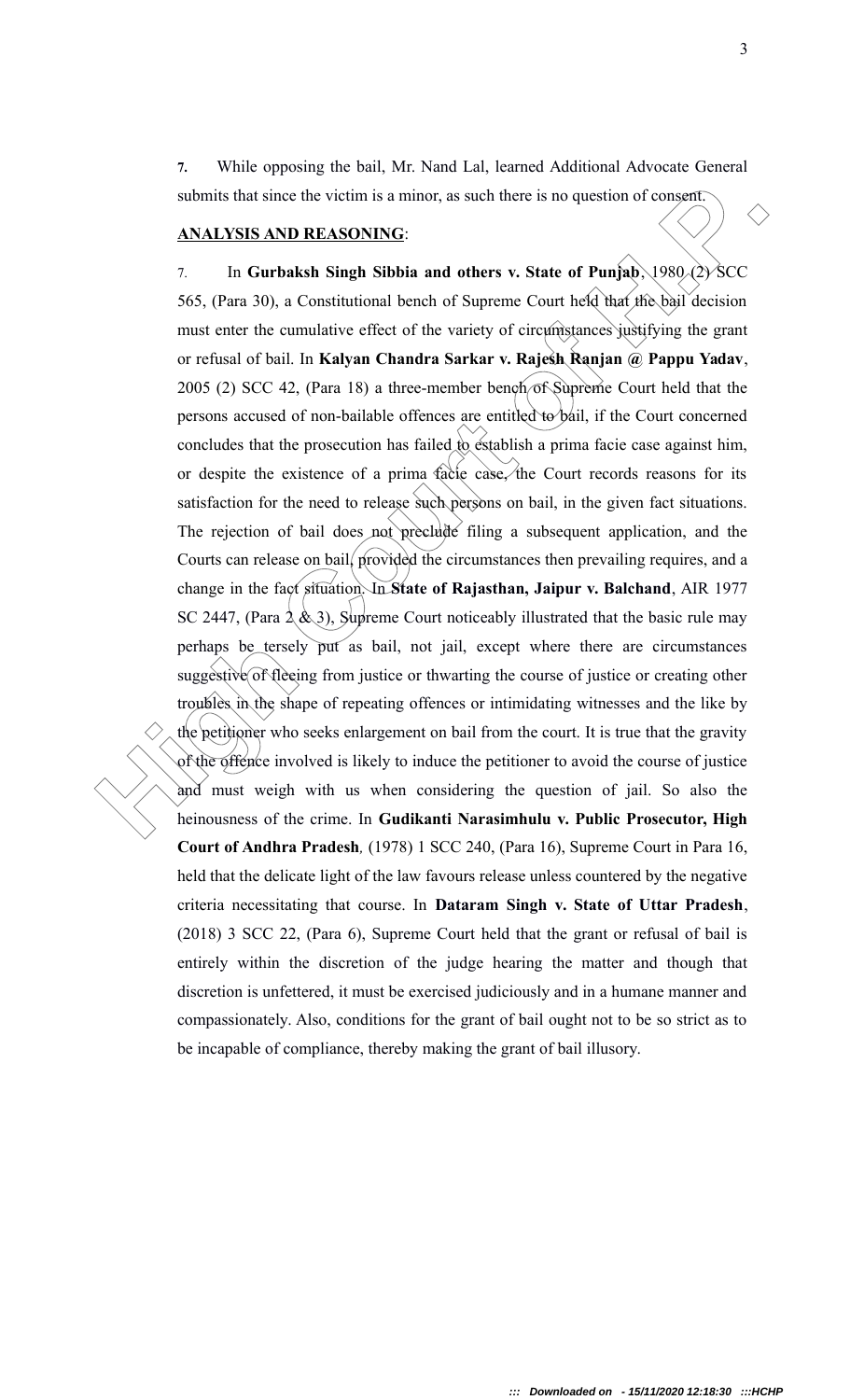The accused thering from investigation criminal histopy of the secured them for the accused the form institute hampening the investigation, criminal histopy of the necessed, and doing away with the victim(s) and witnesses. 8. Pre-trial incarceration needs justification depending upon the offense's heinous nature, terms of the sentence prescribed in the statute for such a crime, probability of the accused fleeing from justice, hampering the investigation, criminal history of the accused, and doing away with the victim(s) and witnesses. The Court is under an obligation to maintain a balance between all stakeholders and safeguard the interests of the victim, accused, society, and State. However, while deciding bail applications, the Courts should discuss evidence relevant only for determining bail. The difference in the order of bail and final judgment is similar to a sketch and a painting. However, some sketches are in detail and paintings with a few strokes.

9. Although the victim is aged 16 years but simultaneously, the accused is also aged 21 years and both of them are the residents of adjacent villages. Given the conduct of the victim of her voluntarily leaving her home under the pretext of fetching water from the water source and fact that the accused is also unmarried, the possibility of romantic love going wrong is there. Given above without commenting on the evidentiary value of acquisition and without going fact that the victim was a minor, at least for the purpose of this petition, further incarceration is not justified.

10. An analysis of entire evidence does not justify further incarceration of the accused, nor is going to achieve any significant purpose. Without commenting on the merits of the case, the stage of the investigation and the period of incarceration already undergone would make out a case for bail.

 $\mathcal{H}$ . The possibility of the accused influencing the course of the investigation, tampering with evidence, intimidating witnesses, and the likelihood of fleeing justice, can be taken care of by imposing elaborative conditions and stringent conditions. In **Sushila Aggarwal**, (2020) 5 SCC 1, Para 92, the Constitutional bench held that unusually, subject to the evidence produced, the Courts can impose restrictive conditions.

12. Given the above reasoning, the Court is granting bail to the petitioner, subject to strict terms and conditions, which shall be over and above and irrespective of the contents of the form of bail bonds in chapter XXXIII of CrPC, 1973.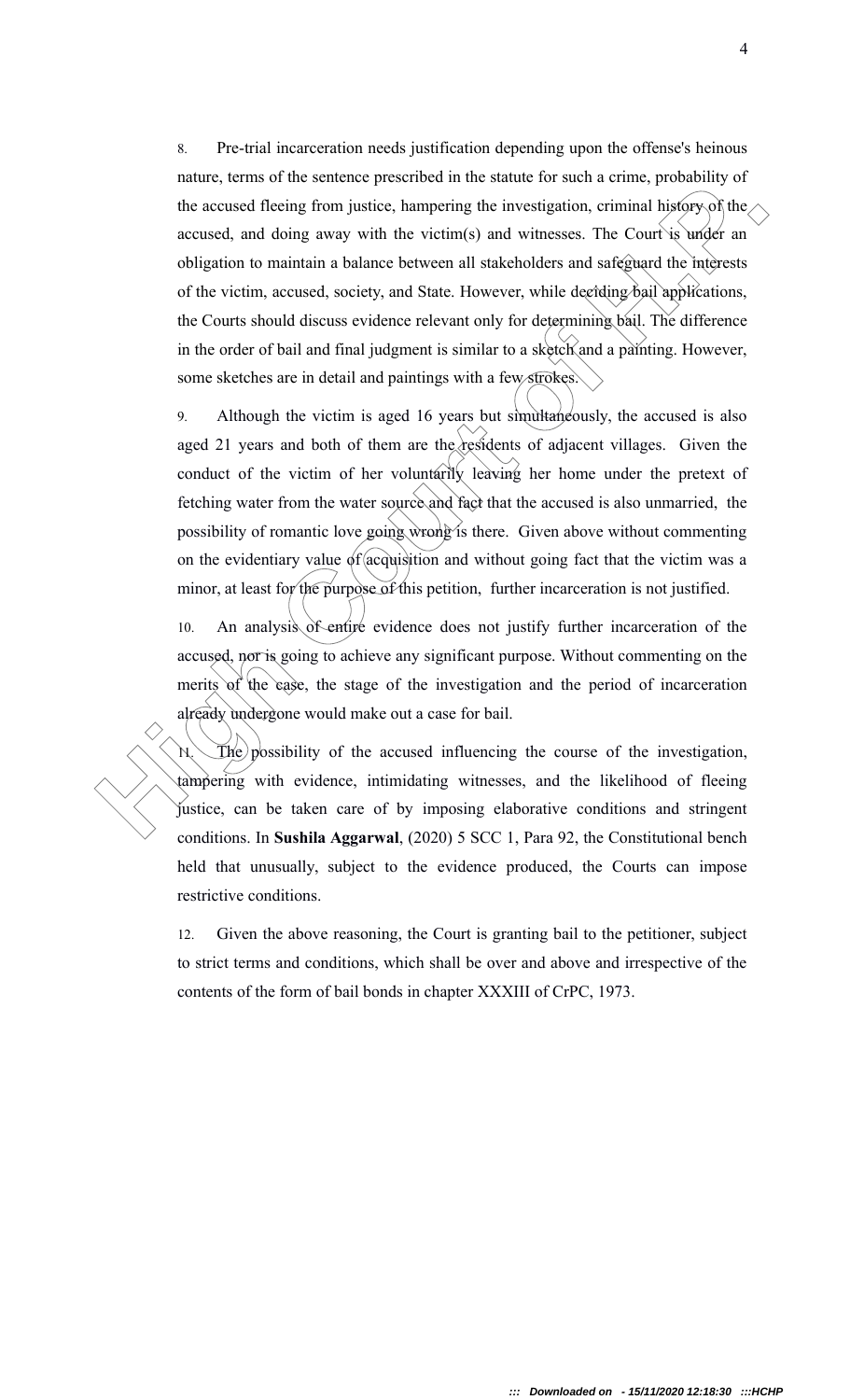**EXERY 10,000/-)**, and shartly the mission and view stream and view of the statistical one of the Chief Associated Magnetated Day (INR 10,000/-), and shall either furnish two survivies of a similar amount to the Satisfacti 13. Following the decision of this Court in **Abhishek Kumar Singh v. State of HP**, Cr.MP(M) No. 1017 of 2020**,** the petitioner shall be released on bail in the FIR mentioned above, subject to his furnishing a personal bond of Rs. Ten thousand only (INR 10,000/-), and shall either furnish two sureties of a similar amount to the satisfaction of the Chief Judicial Magistrate/Ilaqua Magistrate/Duty Magistrate/the Court exercising jurisdiction over the concerned Police Station where FIR is registered, **or** the aforesaid personal bond and fixed deposit(s) for Rs. Ten thousand only (INR 10,000/-), made in favour of Additional Chief Judicial Magistrate/ Judicial Magistrate, Theog, District Shimla, H.P., from any of the banks where the stake of the State is more than 50%, or any of the stable private banks, e.g., HDFC Bank, ICICI Bank, Kotak Mahindra Bank, etc., with the clause of automatic renewal of principal, and liberty of the interest reverting to the linked account. Such a fixed deposit need not necessarily be made from the account of the petitioner. If such a fixed deposit is made manually, then the original receipt has to be deposited. If made online, then the copy attested by any Advocate has to be filed, and the depositor shall get the online liquidation disabled. It shall be total discretion of the petitioner to choose between surety bonds and fixed deposits. During the trial's pendency, it shall be open for the petitioner to apply for substitution of fixed deposit with surety bonds and vice-versa. Subject to the proceedings under S. 446 CrPC, if any, the entire amount of fixed deposit along with interest credited, if any, shall be endorsed/returned to the depositor(s). The Court shall have a lien over the deposits until discharged by substitution, and otherwise up to the expiry of the period mentioned under S. 437-A CrPC, 1973. The furnishing of the personal bonds shall be deemed acceptance of the following and all other stipulations, terms, and conditions of this bail order:

a) The petitioner to give security to the concerned Court(s) for attendance. Once the trial begins, the petitioner shall not, in any manner, try to delay the trial. The petitioner undertakes to appear before the concerned Court, on the issuance of summons/warrants by such Court. The petitioner shall attend the trial on each date, unless exempted, and in case of appeal, also promise to appear before the higher Court, in terms of Section 437-A CrPC.

b) The attesting officer shall mention on the reverse page of personal bonds, the permanent address of the petitioner along with the phone number(s),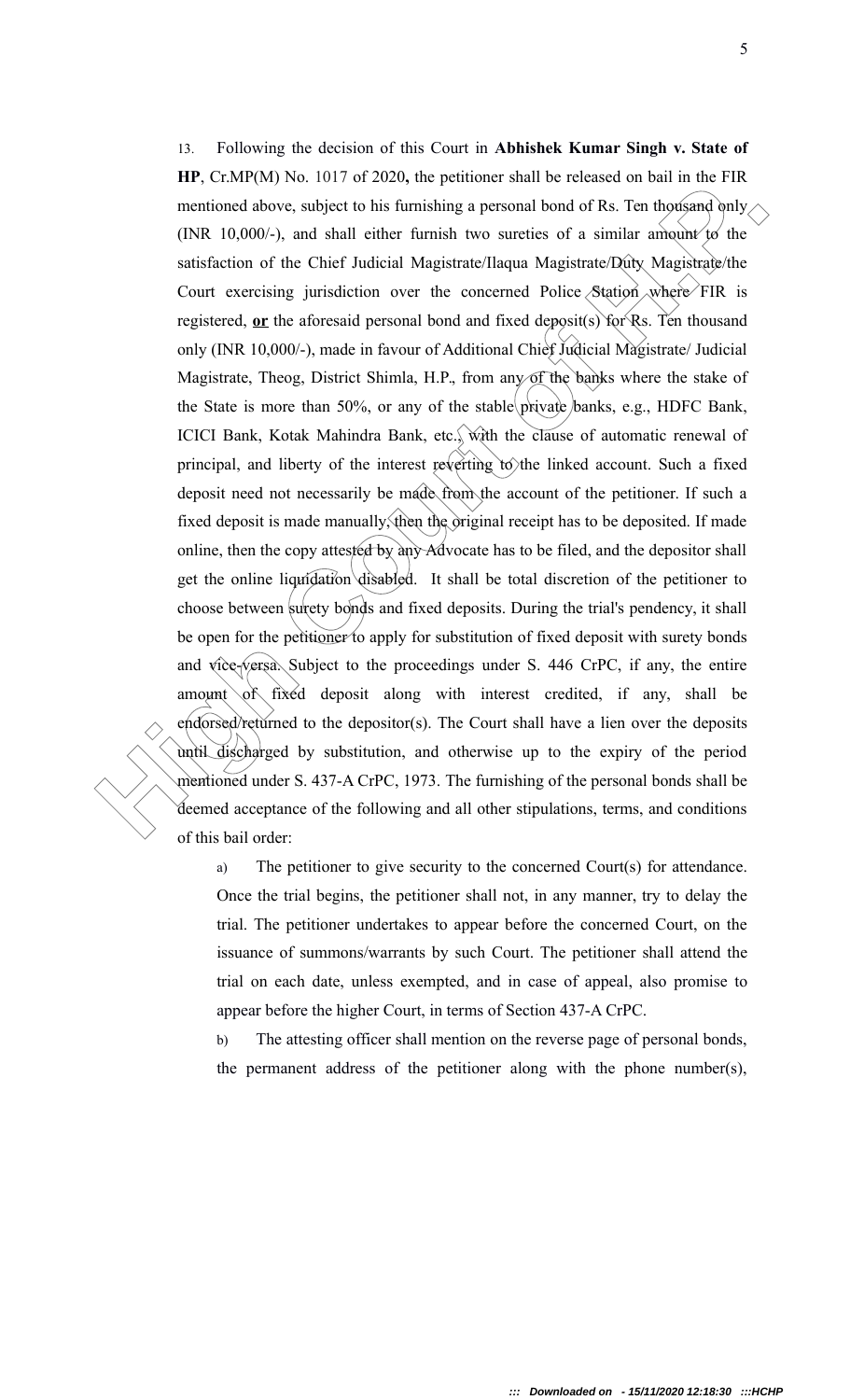WhatsApp number (if any), email (if any), and details of personal bank account(s) (if available).

The patitioner shall join investigation as and when called by, the<br>Investigating Officer or any Superior Officer. Whenever the investigation rakes<br>pluce within the buredness of the Police Sution or the Police Post, then<br>p c) The petitioner shall join investigation as and when called by the Investigating Officer or any Superior Officer. Whenever the investigation takes place within the boundaries of the Police Station or the Police Post, then the petitioner shall not be called before 8 AM and shall be let off before  $\frac{5}{2}$  PM. The petitioner shall not be subjected to third-degree methods, indecent language, inhuman treatment, etc.

d) The petitioner shall cooperate with the investigation at all further stages as may be required, and in the event of failure to  $d\sigma$  so, it will be open for the prosecution to seek cancellation of the bail granted by the present order.

e) The petitioner shall not influence, browbeat, pressurize, make any inducement, threat, or promise, directly or indirectly, to the witnesses, the Police officials, or any other person acquainted with the facts of the case, to dissuade them from disclosing such facts to the Police, or the Court, or to tamper with the evidence.

f) Once the trial begins, the petitioner shall not in any manner try to delay the trial. The petitioner undertakes to appear before the concerned Court, on the issuance of summons/warrants by such Court. The petitioner shall attend the trial on each date, unless exempted.

 $\langle \Psi \rangle$  addition to standard modes of processing service of summons, the concerned Court may serve the accused through E-Mail (if any), and any instant messaging service such as WhatsApp, etc. (if any). [Hon'ble Supreme Court of India in Re Cognizance for Extension of Limitation, Suo Moto Writ Petition (C) No. 3/2020, I.A. No. 48461/2020- July 10, 2020].

h) The concerned Court may also inform the accused about the issuance of bailable and non-bailable warrants through the modes mentioned above.

i) In the first instance, the Court shall issue summons and may send such summons through SMS/ WhatsApp message/ E-Mail.

j) In case the petitioner fails to appear before the Court on the specified date, then the concerned Court may issue bailable warrants, and to enable the accused to know the date, the Court may, if it so desires, also inform the petitioner about such Bailable Warrants through SMS/ WhatsApp message/ E-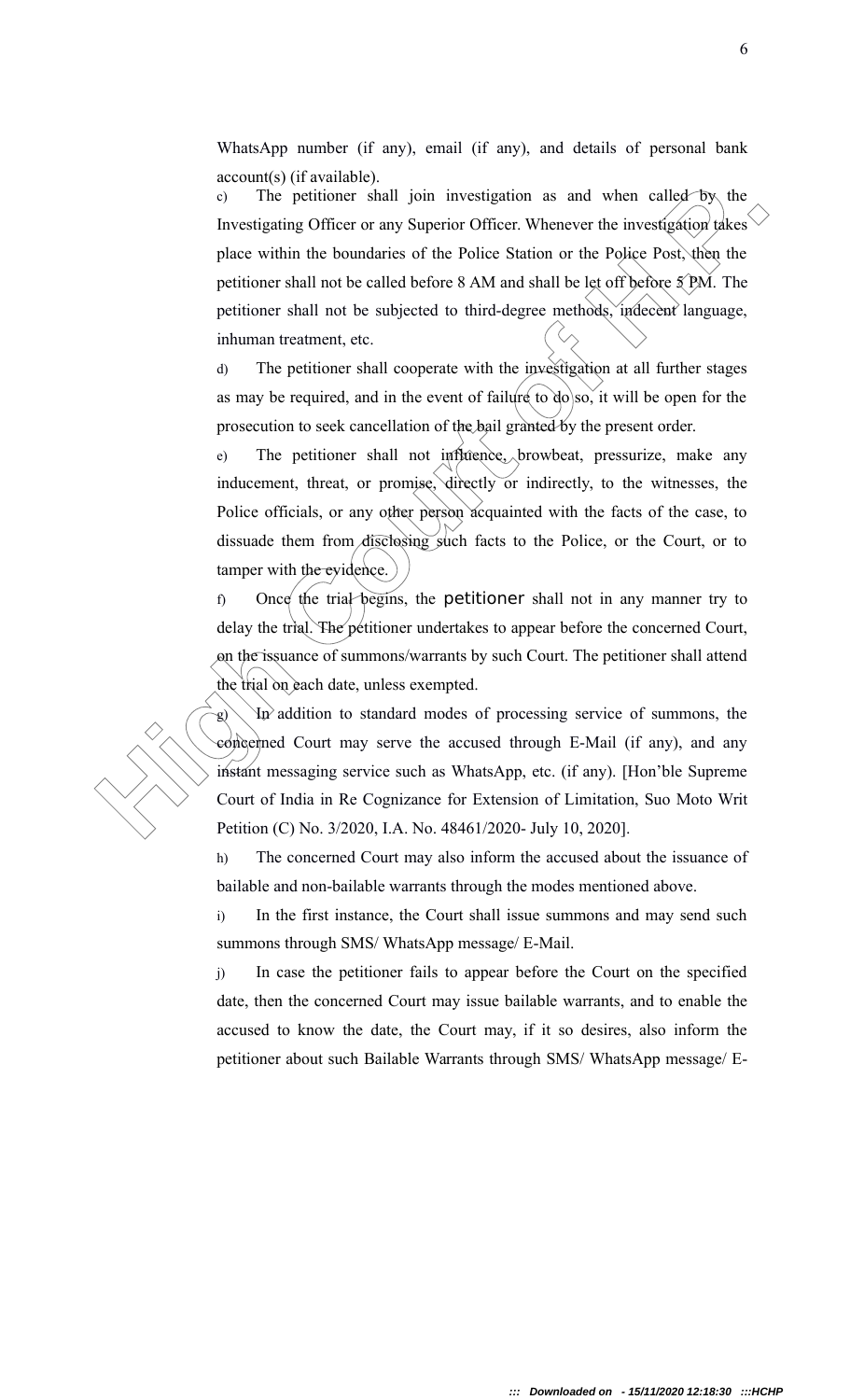Mail.

k) Finally, if the petitioner still fails to put in an appearance, then the concerned Court may issue Non-Bailable Warrants to procure the petitioner's presence and send the petitioner to the Judicial custody for a period for which the concerned Court may deem fit and proper to achieve the purpose.

**Example 19** and the point of the point of the concerned Court may issue Non-Bailable Warrants to procuse the peritioly principal process and send the perition of the Judicial custody for a period Roc, which the concerned l) In case of non-appearance, then irrespective of the contents of the bail bonds, the petitioner undertakes to pay all the expenditure (only the principal amount without interest), that the State might incur to produce him before such Court, provided such amount exceeds the amount recoverable after forfeiture of the bail bonds, and also subject to the provisions of Sections 446  $\&$  446-A of CrPC. The petitioner's failure to reimburse the State shall entitle the trial Court to order the transfer of money from the bank account(s) of the petitioner. However, this recovery is subject to the condition that the expenditure incurred must be spent to trace the petitioner alone and it relates to the exercise undertaken solely to arrest the petitioner in that FIR, and during that voyage, the Police had not gone for any other purpose/function what so ever.

m) The petitioner shall intimate about the change of residential address and change of phone numbers, WhatsApp number, e-mail accounts, within thirty days from such modification, to the Police Station of this FIR, and also to the concerned Court.

 $\hat{n}$  The petitioner shall abstain from all criminal activities. If done, then while considering bail in the fresh FIR, the Court shall take into account that even earlier, the Court had cautioned the accused not to do so.

o) Considering the apprehension expressed by the learned counsel appearing for the respondent, the petitioner should stay far away from the place of occurrence while on bail - (Vikramsingh v. Central Bureau of Investigation, 2018 All SCR (Crl.) 458).

p) **The petitioner shall neither stare, stalk, make any gestures, remarks, call, contact, message the victim, either physically, or through phone call or any other social media, nor roam around the victim's home. The petitioner shall not contact the victim**.

q) The petitioner shall surrender all firearms along with ammunitions, if any, along with the arms license to the concerned authority within 30 days from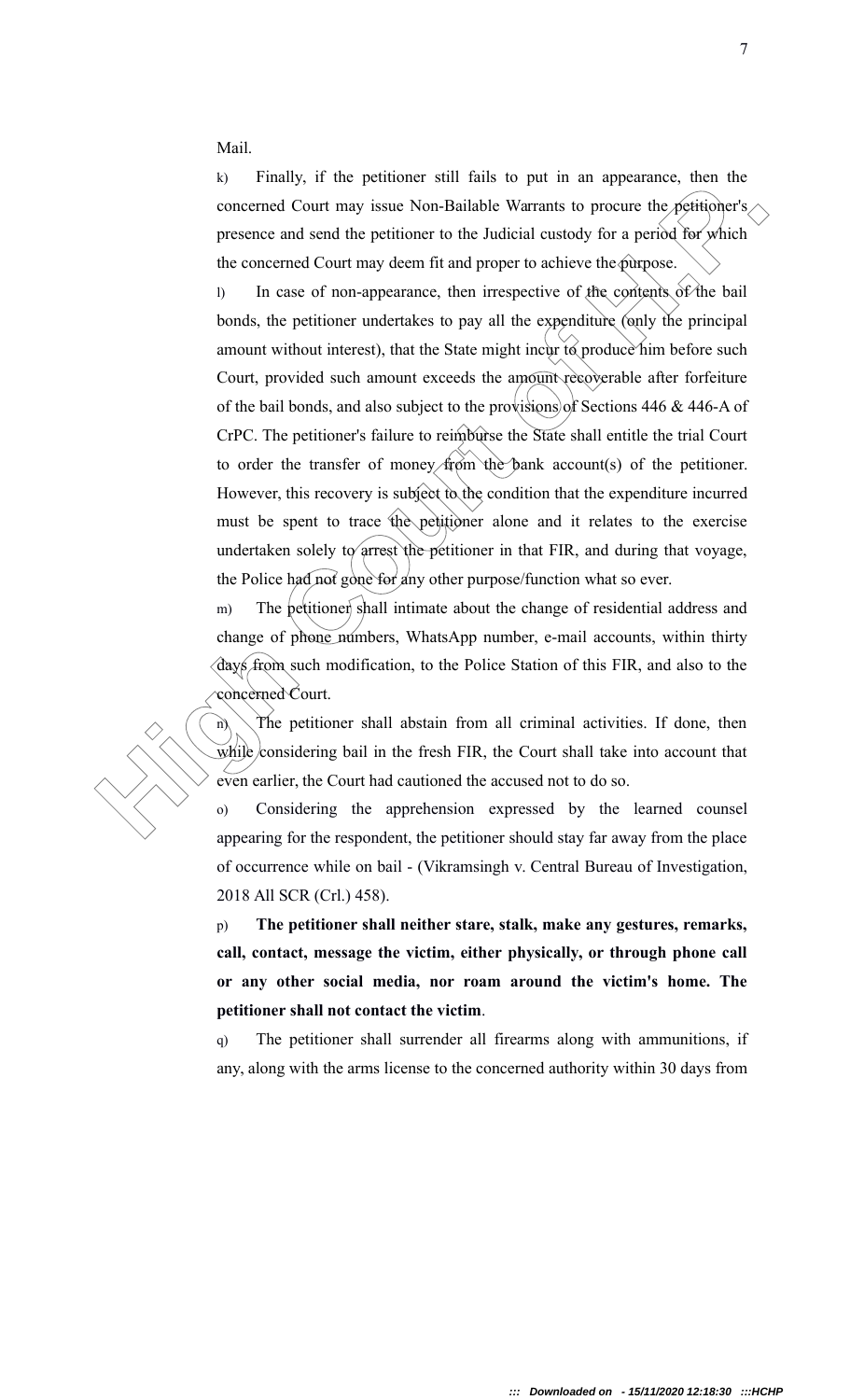today. However, subject to the provisions of the Indian Arms Act, 1959, the petitioner shall be entitled to renew and take it back, in case of acquittal in this case.

r) In case of violation of any of the conditions as stipulated in this order, the State/Public Prosecutor may apply for cancellation of bail of the petitioner. Otherwise, the bail bonds shall continue to remain in force throughout the trial and also after that in terms of Section 437-A of the CrPC.

s) During the trial's pendency, if the petitioner repeats the offence or commits any offence where the sentence prescribed is seven years or more, then the State may move an appropriate application for cancellation of this bail.

14. The learned Counsel representing the accused and the Officer in whose presence the petitioner puts signatures on personal bonds shall explain all conditions of this bail order to the petitioner, in vernacular and if not feasible, in Hindi or English.

**Example 12** and the control of the conditions as tipulated in this condition of the mass of violation of the conditional control of the performer of the conditions and the conditions of the condition of the condition of t 15. In case the petitioner finds the bail condition(s) as violating fundamental, human, or other rights, or causing difficulty due to any situation, then for modification of  $\sinh(\sinh(\theta))$ , the petitioner may file a reasoned application before this Court, and after taking cognizance, even before the Court taking cognizance or the trial Court, as the case may be, and such Court shall also be competent to modify or delete any condition.

16. Consequently, the petitioner shall be released on bail in the present case, in connection with the FIR mentioned above, on his furnishing bail bonds in the terms described above.

17. This order does not, in any manner, limit or restrict the rights of the Police or the investigating agency, from further investigation in accordance with law.

18. Any observation made hereinabove is neither an expression of opinion on the merits of the case, nor shall the trial Court advert to these comments.

19. The SHO of the concerned Police Station or the Investigating Officer shall arrange to send a copy of this order, preferably a soft copy, to the complainant and the victim, at the earliest. In case the victim notices stalking or any violation of this order, she may either inform the SHO of the concerned Police Station or write to the Trial Court or even to this Court.